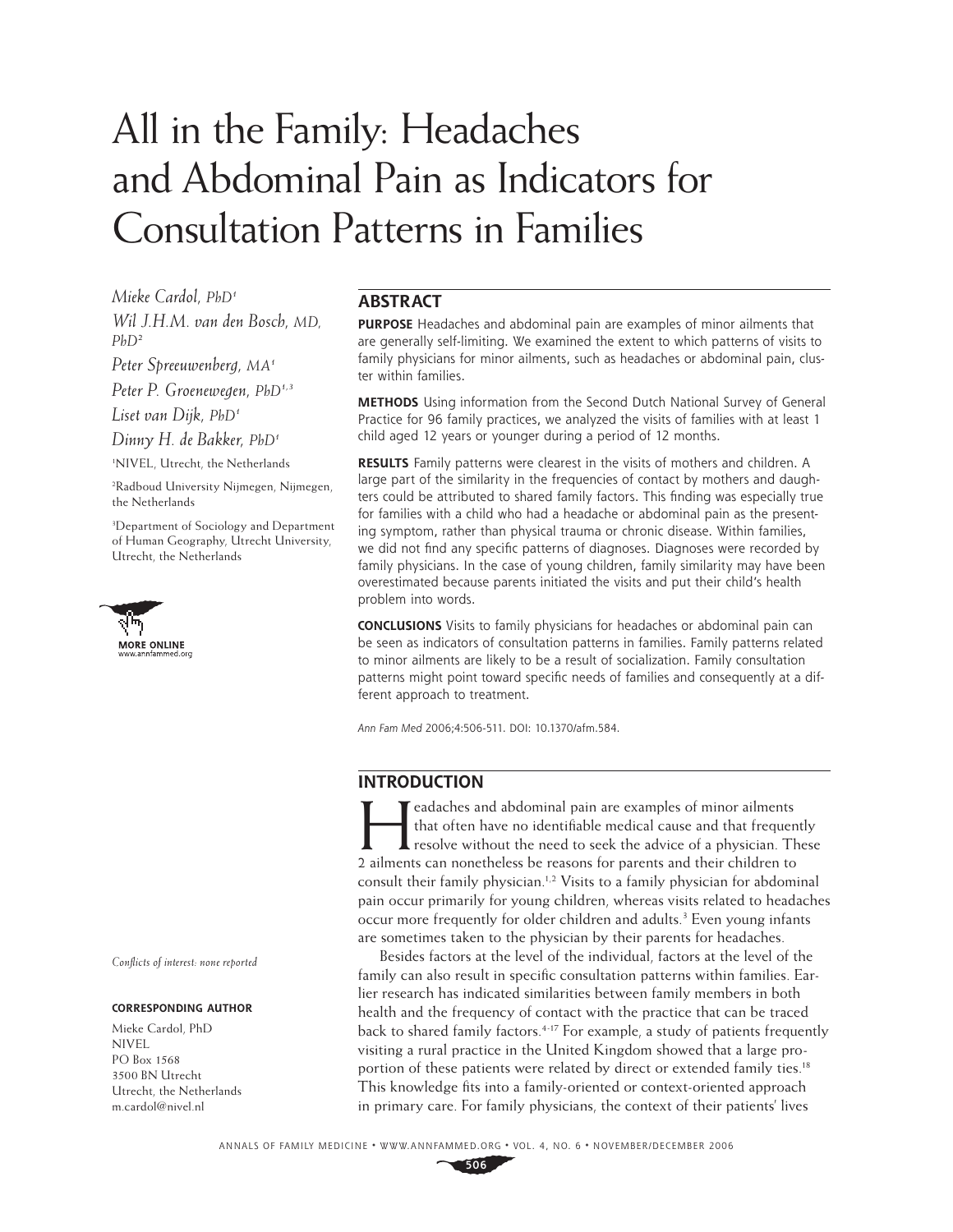is important in understanding their health complaints. Recognizing family patterns and knowing the family situation can be important for effective transfer of information, prevention, and treatment.<sup>9,19,20</sup> When patients frequently consult their family physician for minor ailments, this behavior may be a signal for physicians that another approach should be taken.<sup>21</sup>

An empirical model for why family members resemble each other in health and consultation behavior has been published recently.<sup>22</sup> Similarity in consultation patterns within families can result from similarity in background characteristics, socialization, and shared circumstances. Similarity in background characteristics, for example, can include the genetic transfer of, or susceptibility to, an illness, or the attraction of similar types as marital partners. Socialization refers to learning when to call something an illness and when it requires a visit to a physician. Shared circumstances could include shared physical living environment, life events, or diet, or the transfer of infectious diseases through a shared daily life. We found that socialization processes were the main explanation for family resemblance in frequencies of contact with family physicians.<sup>22</sup>

In this study, we explored how family resemblance differs for various diagnoses and family members. Our starting point was the hypothesis that consultation patterns in families are particularly related to minor ailments, such as headaches or abdominal pain. In the case of minor ailments, family members can choose to visit or to not visit their family physician. In contrast, individuals generally must visit a physician for more serious ailments, such as a fracture or a chronic disorder. We expected that families with children visiting their family physician with a headache, abdominal pain, or other minor ailment would resemble one another more with respect to consultation patterns than families with children that do not visit family physicians with these ailments. In brief, we asked the following questions: (1) do patterns in frequency of visits to family physicians cluster more in families with a child making a visit for minor ailments than in families with a child making a visit for physical trauma or chronic disease? and (2) is there a relationship between the types of symptoms or diagnoses of family members that indicates shared family factors?

## **METHODS**

### **Study Population**

We used the registration data of the Second Dutch National Survey of General Practice, which were obtained mainly from electronic medical records.<sup>23</sup> The demographic characteristics of patients, such

as age and sex, were ascertained from a short written questionnaire that was sent to all patients listed with the participating practices. Selection of practices was based on 3 stratification criteria: region, level of urbanization, and practice type (solo or group). The practices included were representative of the Netherlands with respect to region, level of urbanization, and composition of the patient population; solo practices were slightly underrepresented.

Almost all noninstitutionalized Dutch citizens are registered with a family physician, and family members are usually registered with the same one. We studied 96 practices of family physicians. Analyses were based on face-to-face contacts (visits) in these practices between physicians and families who had at least 1 child aged 12 years or younger. Families were defined as a social unit having at least 1 parent and 1 child who together formed a household and who were both listed in the same practice.

## **Study Measures**

We studied consultation patterns related to the frequency of contacts with the family physician and the symptoms and diagnoses recorded in the electronic medical records. We compared the consultation patterns of individuals in families according to the following 5 clusters of symptoms and diagnoses: (1) head aches (common headache, tension headache); (2) abdominal pain (generalized abdominal pain, localized abdominal pain); (3) other somatic minor ailments (those with symptom codes that refer to such complaints as fatigue, nausea, pain, dizziness, and coughing and sneezing) $24$ ; (4) musculoskeletal trauma (fractures, strains of the ankle or knee, dislocations); and (5) chronic disease (congenital defects, migraine, asthma, chronic bronchitis, chronic eczema, rheumatoid arthritis, diabetes mellitus, or other chronic illnesses of the digestive tract and other organs).<sup>3</sup>

## **Analysis**

The dependent variable was the individual contact frequency, defined as the number of face-to-face contacts counted for an individual in a year. Contact frequencies were count data with a skewed distribution; therefore, we used a Poisson regression model to analyze the contact frequencies of individuals in families.25 We performed multilevel analysis (MLwiN software, University of Bristol, Bristol, UK) with 3 levels: the family physician's practice, the family, and the individual.<sup>26</sup> Because we were interested in the influence of the context, we divided contextual variance in contact frequencies into 2 parts: a part that could be attributed to differences between families and a part that indicated differences between practices. In this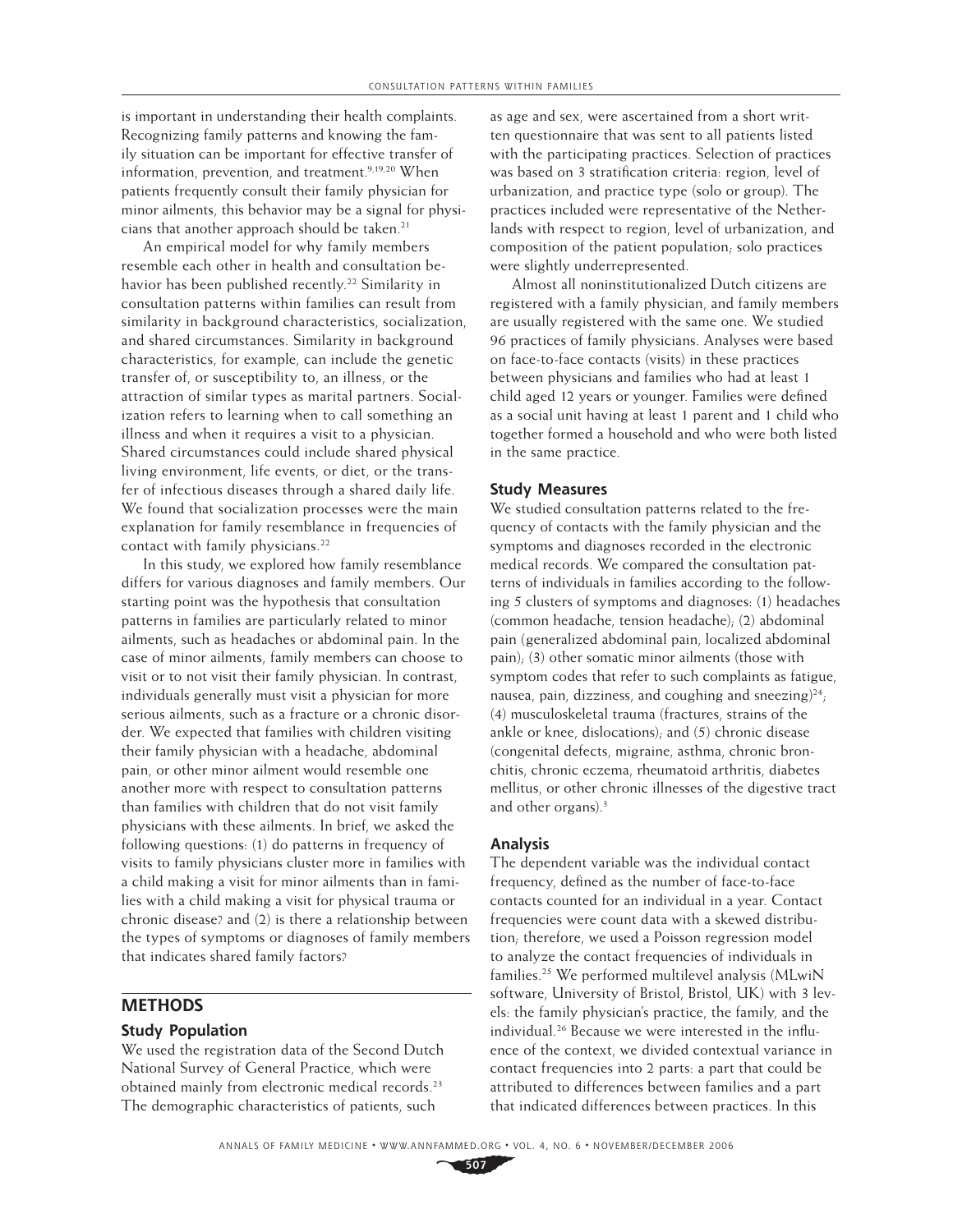way, we took into account the fact that individual contact frequencies were not independent from the family background and, at the same time, that they cluster within practices. After all, some family physicians will more frequently ask patients to come back than others, while some will discourage contact for minor ailments more than others.

We looked at how family influence leads to more similarity in consultation patterns among family members in 2 ways: by assessing the shared variation in contact frequency at the family level and by assessing correlations in symptoms or diagnoses at the family level. The variation at the family level provides insight into the differences in contact frequency between families. For example, do individual contact frequencies cluster more in families in which children make visits for headaches, abdominal pain, or other minor ailments than in families in which children make visits for musculoskeletal trauma or chronic illness? For this comparison, we selected families on the basis of symptoms or diagnoses for at least 1 child in the family. We divided the shared group variance into parent-child and child-child pairs.

The correlations observed provide insight into the relationships between symptoms or diagnoses of individuals as well as of families. We corrected all analyses for systematic differences related to age and sex, and for clustering of families in practices. In the Supple mental Table, available online-only at http://www. annfammed.org/cgi/content/full/4/6/506/DC1, ر™γ the Poisson model underlying the calculations

of the percentage of shared variance is shown to clarify how we performed the analyses.

# **RESULTS**

Table 1 shows the characteristics of the study population, which included more than 30,000 families: almost 66,000 children and 57,000 parents. The average age of the children was 8-1/2 years. On average, during the study year, families made 2 visits to the family physician for the children and 3 visits for the parents. Among the health complaints we studied, contacts with the family physician for the group of minor ailments were most frequent among the children.

As shown in the Supplemental Table, practice-level factors accounted for only 2% of the overall contextual variance in individual contact frequencies. The amount of variance attributable to family-level and practicelevel factors differed by diagnostic group. For example, in the group of families with a child making a visit for headache or abdominal pain, the percentage of contextual variance that could be ascribed to the practice level was lower, 1% and 2%, respectively, than that in the families with a child making a visit for acute trauma

### **Table 1. Characteristics of the Study Population (N = 122,601)**

| Characteristic                                               | <b>Number</b><br>or Mean |
|--------------------------------------------------------------|--------------------------|
| <b>Families</b>                                              |                          |
| Number                                                       | 31,309                   |
| Mean number of family members (SD; range)                    | $3.9(1.1; 2-12)$         |
| Children                                                     |                          |
| Number                                                       | 65.671                   |
| Number with >1 consultation                                  |                          |
| Headache                                                     | 966                      |
| Abdominal pain                                               | 1,802                    |
| Minor ailments                                               | 15,350                   |
| Chronic illnesses                                            | 7,668                    |
| Musculoskeletal trauma                                       | 3,055                    |
| Mean age, y (SD; range)                                      | 8.5 (4.9; 1-12)          |
| Mean consultation frequency* per year<br>(median; SD; range) | 1.9 (2; 2.4; 0-43)       |
| Girls, %                                                     | 48.5                     |
| <b>Parents</b>                                               |                          |
| Number                                                       | 56,930                   |
| Mean age, y (SD; range)                                      | 38.4 (6.3; 19-75)        |
| Mean consultation frequency* per year<br>(median; SD; range) | $3.0$ (2; $3.7; 0-75$ )  |
| Women, %                                                     | 53.9                     |

or chronic illness, for which the percentage was 4%. In families in which a child visited for a headache or abdominal pain, more variation in contact frequency was attributable to shared family factors. There were more differences between practices when it came to families with a child making a visit for minor ailments in general. In those cases, about 10% of the variance in individual contact frequencies could be ascribed to practice-level factors.

In Table 2, the variance at the family level is divided into pairs of family members and groups of diagnoses for which the family physician was consulted. As the table shows, there was always a certain amount of family influence, no matter what pair or diagnostic group we studied. As expected, the clustering of contact frequencies on a family level was clearest in the visits of mothers and daughters, but the extent differed between diagnoses. For example, in families with a child making a visit for headache, 48% of the variation in contact frequency of mothers and daughters was attributable to shared family factors. In families with a child making a visit for abdominal pain, 35% of the mother-daughter variation was attributable to shared family factors. For parents and sons, the highest percentages of variation in contact frequencies attributable to shared family factors were found in families with a child with abdominal pain: 35% for

**508**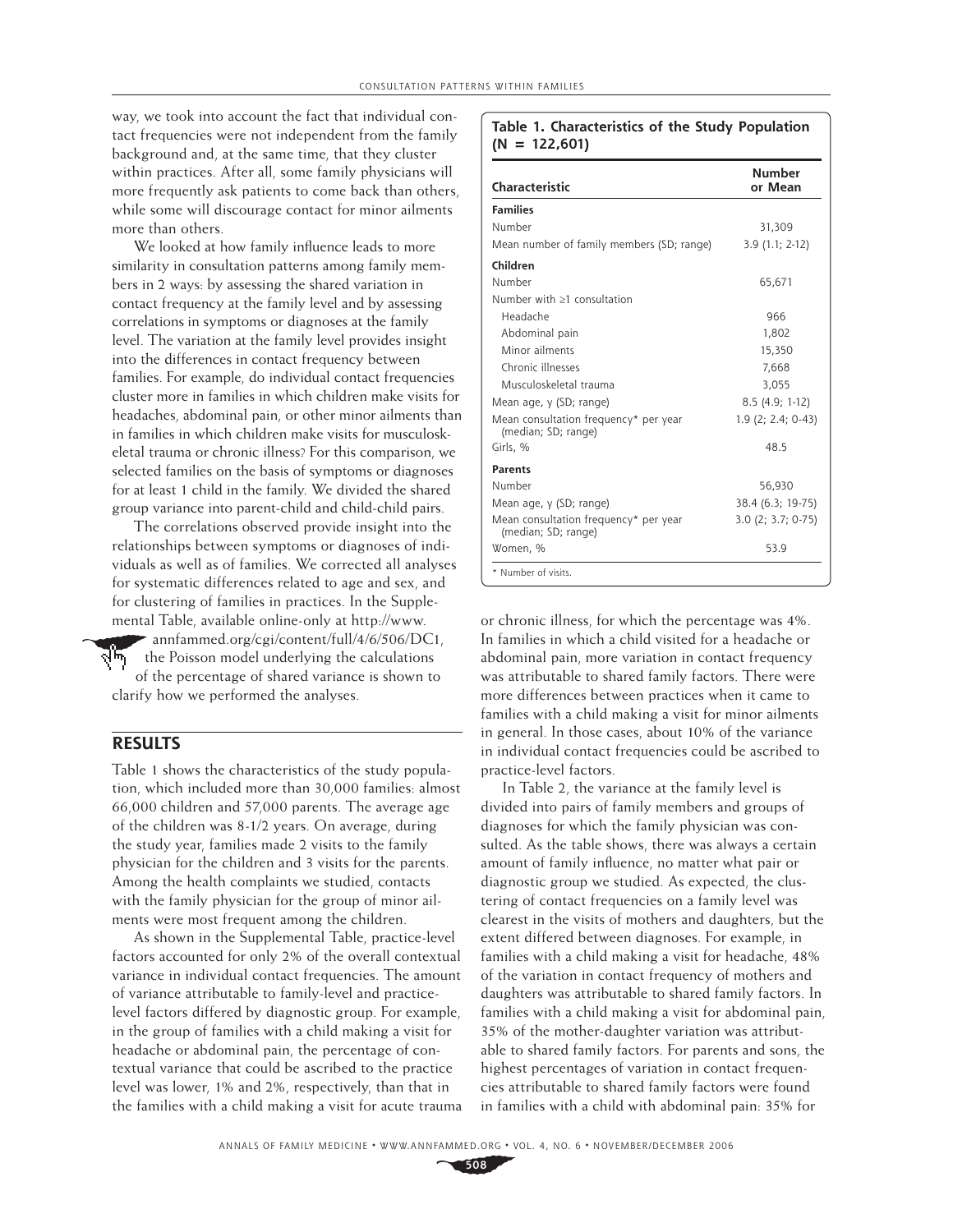| Table 2. Percentage of Shared Variance in Consultation Frequency Between Families According to            |  |
|-----------------------------------------------------------------------------------------------------------|--|
| Consultation Diagnosis of at Least 1 Child, Corrected for Age, Sex, and Family Practice ( $N = 122,601$ ) |  |

|                       | <b>Consultation Diagnosis*</b> |                              |                                     |                                                |                                      |                                    |
|-----------------------|--------------------------------|------------------------------|-------------------------------------|------------------------------------------------|--------------------------------------|------------------------------------|
| <b>Family Members</b> | Headache<br>% (95% CI)         | Abdominal Pain<br>% (95% CI) | <b>Minor Ailments</b><br>% (95% CI) | Musculoskeletal<br><b>Trauma</b><br>% (95% CI) | <b>Chronic Illness</b><br>% (95% CI) | All Diagnoses <sup>t</sup><br>$\%$ |
| Mother-father         | 12.5<br>$(9.4-16.0)$           | 10.0<br>$(7.8-12.3)$         | 6.0<br>$(5.3-6.7)$                  | 10.0<br>$(8.4-11.9)$                           | 6.7<br>$(5.8 - 7.7)$                 | 9.0                                |
| Mother-son            | 20.2<br>$(16.4 - 24.1)$        | 34.1<br>$(31.0 - 37.1)$      | 19.0<br>$(18.0 - 20.0)$             | 23.8<br>$(21.5 - 26.1)$                        | 19.6<br>$(18.2 - 21.1)$              | 21.2                               |
| Mother-daughter       | 48.4<br>$(44.5 - 52.3)$        | 34.7<br>$(31.7 - 37.7)$      | 23.2<br>$(22.1 - 24.3)$             | 27.8<br>$(25.4 - 30.1)$                        | 29.1<br>$(27.6 - 30.6)$              | 24.0                               |
| Father-son            | 4.7<br>$(2.7 - 7.2)$           | 17.1<br>$(14.4 - 19.8)$      | 8.8<br>$(8.0 - 9.7)$                | 11.2<br>$(9.4-13.1)$                           | 6.6<br>$(5.6 - 7.6)$                 | 10.2                               |
| Father-daughter       | 14.4<br>$(11.1 - 18.1)$        | 6.9<br>$(5.1 - 8.9)$         | 4.9<br>$(4.3-5.6)$                  | 7.4<br>$(5.9-9.0)$                             | 5.2<br>$(4.3-6.1)$                   | 9.0                                |
| Daughter-son          | 27.6<br>$(23.5 - 31.7)$        | 26.4<br>$(23.4 - 29.4)$      | 15.1<br>$(14.1 - 16.1)$             | 23.5<br>$(21.3 - 25.8)$                        | 18.1<br>$(16.8 - 19.5)$              | 23.0                               |

Note: Shared variance = squared correlation between both family members at family level; 100% = maximum influence of shared factors at family level, 0% = no influence of shared family factors.

 $Cl = \text{confidence interval}$ 

\* The consultation diagnosis was headache for 4,173 families, abdominal pain for 7,414, minor ailments for 50,639, musculoskeletal trauma for 12,644, and chronic illness for 28,617.

† Based on our previous research on within-family similarity of contact frequencies in family practice.17

| Table 3. Correlations of Diagnoses in the Study Year,   |
|---------------------------------------------------------|
| Within Families (Individual Level) and Between Families |
| (Family Level) ( $N = 122,601$ )                        |

| Level                  | Abdominal<br>Pain | <b>Minor</b><br><b>Ailments</b> | <b>Musculoskeletal</b><br><b>Trauma</b> | Chronic<br><b>Illness</b> |
|------------------------|-------------------|---------------------------------|-----------------------------------------|---------------------------|
| Individual level       |                   |                                 |                                         |                           |
| Headache               | 0.07              | 0.04                            | 0.04                                    | 0.11                      |
| Abdominal pain         |                   | 0.06                            | 0.03                                    | 0.05                      |
| Minor ailments         |                   |                                 | 0.04                                    | 0.07                      |
| Musculoskeletal trauma |                   |                                 |                                         | 0.02                      |
| Family level           |                   |                                 |                                         |                           |
| Headache               | 0.38              | 0.28                            | 0.18                                    | 0.47                      |
| Abdominal pain         |                   | 0.43                            | 0.18                                    | 0.23                      |
| Minor ailments         |                   |                                 | 0.14                                    | 0.19                      |
| Musculoskeletal trauma |                   |                                 |                                         | 0.04                      |

 mothers and sons and 17% for fathers and sons. What was strikingly low was the percentage of family-level variation in the contact frequency of fathers and sons in families with a child with headache (5%).

Contrary to our expectations, the overall percentage of variation attributable to family-level factors in families in which a child visited for minor ailments was lower than that in families in which a child visited for a chronic disease or musculoskeletal trauma. Also, contrary to our expectations, the similarities in contact frequencies between parents, and between siblings, for headaches or abdominal pain were not significantly greater than those for trauma or chronic illness.

We evaluated the correlation of symptoms and diagnoses, first among individuals within families and then between families. Table 3 shows that on the individual level, family members, both parents and children, who made visits for headaches during the study year did not often consult the family physician for abdominal pain as well  $(r = 0.07)$ ; in fact, all of the correlations were weak on the individual level. As we expected, the correlations on the family level were stronger, in particular, for headache and abdominal pain  $(r = 0.38)$  and for abdominal pain and minor ailments  $(r = 0.43)$ .

Also expected were the weak correlations between visits for headache or abdominal pain and visits for trauma (*r* = 0.18). The correlation between visits for trauma and chronic illness was similarly weak (*r* = 0.04), as anticipated. The correlation between visits of family members for headache and chronic illness was surprisingly strong on the family level, however  $(r = 0.47)$ .

## **DISCUSSION**

## **Findings in Relation to Other Literature**

The analysis presented here is the first exploration of family patterns in consultations of family physicians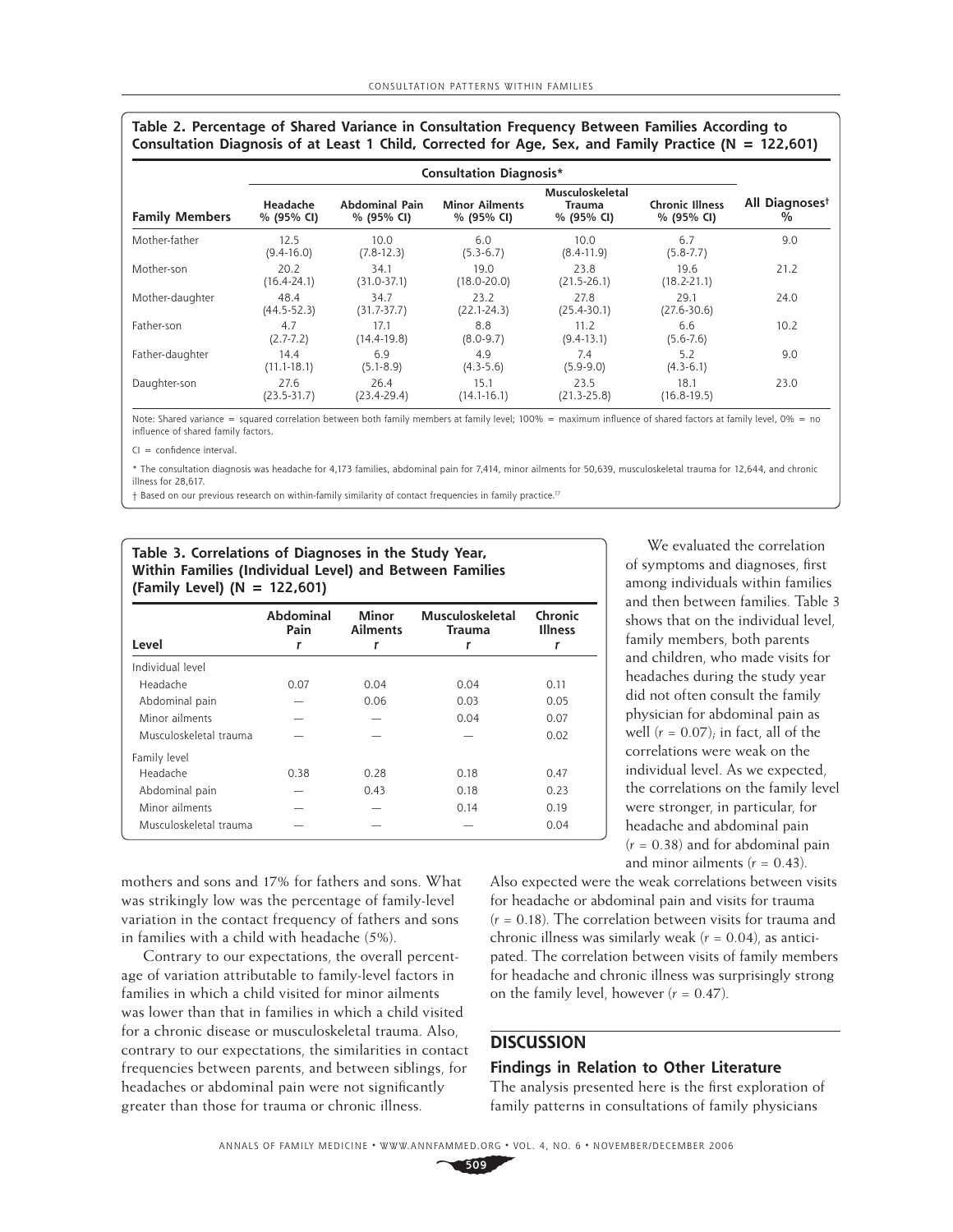that takes into account the hierarchical nature of the data. Family similarity has been studied before, but never before have family patterns been studied in relation to specific relatives in the family and diagnoses resulting from the consultations. Our findings support the hypothesis that visits for headaches or abdominal pain can be seen as indicators of consultation patterns within families. This association becomes especially clear when one looks at the contact frequencies of mothers and children, and to a lesser extent, fathers and children. The much higher percentage of contextual variance at the level of the family as compared with the level of the practice reveals a powerful family-related influence on consultation behavior. In families in which a child makes a visit for headache or abdominal pain, the percentage of variance that can be ascribed to family-level factors is the highest, which means that those families have more similarity in contact frequencies than the other groups of families. For individual consultation behavior, the family context is more influential than the broader context, in this case, the practice. Research into consultation behavior will benefit from adding a family level as a unit of analysis.

Family clustering of visits to family physicians was most pronounced in the contact frequency of mothers and daughters, which is in accordance with earlier research.9,17,27 Our study also shows the relationship between the consultation patterns of fathers and children, between those of the children themselves, and between those of the parents. The data clearly show that the similarity of consultation frequency within a family varies according to pairs, such as mother and father, or father and son, and also according to specific symptoms or diagnoses for which the family physician is consulted. An unexpected result was that the clustering of consultation behavior within families was not clearly related to minor ailments in general.

Another unexpected result was the strong correlation of visits of family members for headache and chronic disease. Perhaps this finding reflects an association between parents with chronic health complaints and children or partners with headaches. It is known that chronic disease in a family member influences the functioning of the whole family.10 Other studies have shown a correlation between anxiety or stress and visits to family physicians.<sup>4,6,11</sup> The unhappiness or discomfort of other family members may be expressed in visits to the family physician for headaches. On the other hand, the strong correlation between headaches and chronic illness might be explained by the fact that we defined migraine as a chronic illness.

Finally, the correlation on a family level between visits for musculoskeletal trauma and visits for chronic disease was strikingly weak. Perhaps in families in

which 1 member has a chronic illness, other members are more cautious about their health and safety.

## **Strengths and Limitations of the Study**

A strength of this study is that we used a large nationally representative data set. A limitation is that the diagnoses were recorded by the family physicians; as a result, the patients' original reasons for visits may have been translated into different diagnoses in the electronic medical record. In addition, in the case of visits of young children, it is often the parents who put their child's problem into words, which may increase similarities in consultation patterns between parents and children.

The unexpected results related to the cluster of minor ailments may have arisen because this cluster was too large and too heterogeneous. As a consequence, families may have no longer been comparable, and the influence of the family may have been underestimated.

## **Implications for Family Practice**

The results of this study further stress the importance of a context-oriented approach in primary care and show how family patterns of consultation behavior vary according to diagnoses. When physicians recognize a family pattern of consultations for headache or abdominal pain, their response will perhaps not be wait-and-see, as is usual for minor ailments. Instead, they may want to intervene so that the children of parents who visit the family physician too often or too infrequently, in the opinion of the physician, do not later reproduce the consultation pattern of their parents. Of course, in daily practice, individual patients are of primary concern; however, recognizing the contribution of patients' contexts can help point family physicians toward the correct diagnosis or treatment.

The concepts of similarity in background characteristics, socialization, and shared circumstances can serve as a framework for a family case history. The extent to which the observed family clustering can be explained by those 3 concepts is not completely clear from this study. In all likelihood, a visit to the family physician for headache or abdominal pain is partly a result of socialization processes. A strong indicator of this is the large family influence in the contact frequencies of mothers and daughters.22,27 In addition, the relationship between the consultation of fathers and mothers shows that family similarities cannot simply be attributed to genetic factors. Especially in the case of minor ailments, patients choose whether to visit the family physician, and learned health behavior influences this choice. Using a context-oriented approach, family physicians might be able to influence consulting behavior that was previously learned within the family.